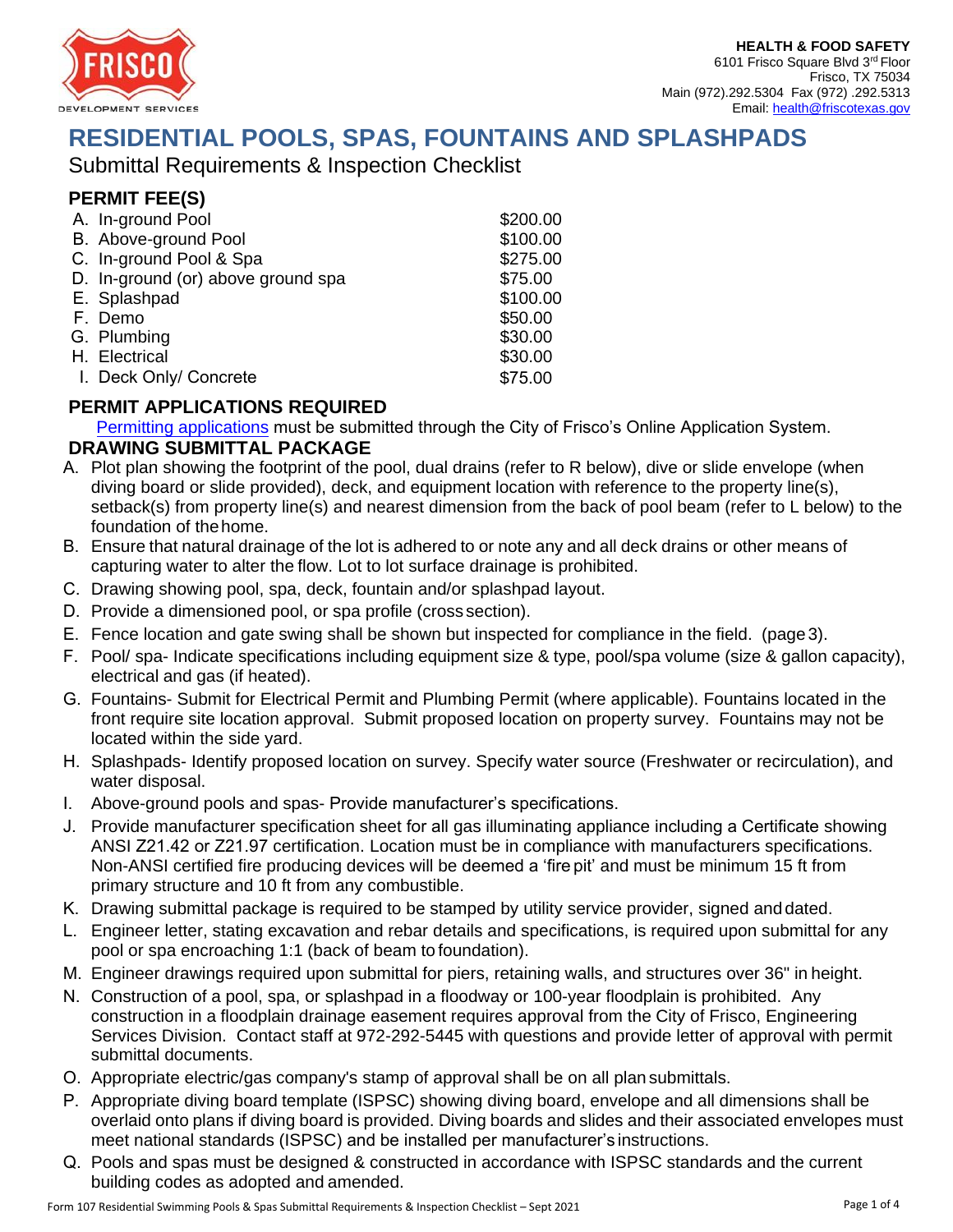- R. Minimum dual hydraulically balanced main drains with sumps required for each suction system provided including circulation, boosters, water falls or features. Suction systems including sumps and covers/grates must be ASME/ANSI A112.19.8 - 2007 or successor standard approved, and systems must be designed and installed to prevent exceeding approved flow rates either gallons per minute (GPM) or feet per second (FPS) with one cover/grate 100% blocked. Drain covers/grates must have minimum separation of three (3) feet measured from center of pipe. Suction sumps must be installed prior to belly steel inspection. The use of single blockable or single unblockable drains shall not be permitted.
- S. All documents required in document submittal package must be uploaded on our online application system in PDF format. More information on submitting files can be found at https://www.friscotexas.gov/DocumentCenter/View/22559/eNaming-Standards\_BuildingPermits

**INSPECTIONS** (Stop Work Orders and/or Citations may be issued for failure to obtain and pass each inspection noted.)

#### **A. BELLY STEEL AND GROUND**

- 1. Check and ensure that swimming pool location is correct and that the swimming pool is three feet (3') or more from property line (from property line to waters' edge).
- 2. Check and ensure that swimming pool location is correct and that pool's without approved engineer letters do not encroach 1:1 (back of beam to foundation) at any point.
- 3. Temporary safety fencing must be in place prior to calling for this inspection.
- 4. Four (4) ground clamps minimum for pool, one (1) for spa.
- 5. All metal parts of the swimming pool, including metal of the pool's shell, metal fittings within or attached to swimming pool's structure, metal conduit and electrical equipment and motors associated with the swimming pool's water circulating system must be connected to a common bonding grid with a solid conductor not smaller than #8. This must be connected with an approved clamp in four locations to the pool's steel.
- 6. Check and ensure that proper steel, as designed or as specified by the engineer, is used and is chaired. #3 bars at 12" on center minimum with 12" overlap.
- 7. Must have anti-siphon valve on hose bib.
- 8. Check plumbing in the pool and spa for protection against entrapment hazards.
- 9. Check for dual main drains on all suction lines and ensure suction sumps are installed. Minimum 3' of separation between inside edges of each set of drain covers/grates.
- 10. No part of pool beam shall be located on any easement.
- 11. Check manufacturer or other required vacuum breaker method provided.
- 12. Adherence to manufacturer specifications regarding suction outlet systems for entrapment avoidance is mandatory.

#### **B. GAS/P-TRAP**

- 1. Check and ensure that gas line is 18" deep with yellow 18 GA wire and has had a pressure test performed.
- 2. Check and ensure that back flush is indirectly connected with an air break to deep seal P-trap and correct outgoing sewer line.
- 3. A means of draining all pools into the sanitary sewer must be provided.

#### **C. DECK STEEL**

- 1. Check and ensure that diving board and all metal within 5' of water are grounded.
- 2. Check and ensure that steel or mesh is used in deck.
- 3. Check and ensure that ground wire goes to swimming pool equipment.
- 4. The minimum concrete thickness is 4" with maximum 2" of sand under deck.
- 5. Isolation joints required at foundation/deck abutment.

#### **D. PRE-PLASTER**

- 1. Permanent fencing must be in place including all gates and latches (see specific requirements attached).
- 2. A completed [Certification of Pool Protection Device Installation f](https://www.friscotexas.gov/DocumentCenter/View/103)orm is required at the Pre-Plaster inspection. The form may be obtained from Health & Food Safety, shall be filled out completely, including notarized signatures of all homeowners. Follow the [Submit Field Documents p](https://www.friscotexas.gov/399/Inspections)rocess to upload the completed form prior to the Pre-Plaster Inspection.

#### **E. POOL FINAL**

- 1. Check and ensure that swimming pool equipment is grounded and operating properly.
- 2. All fees must be paid.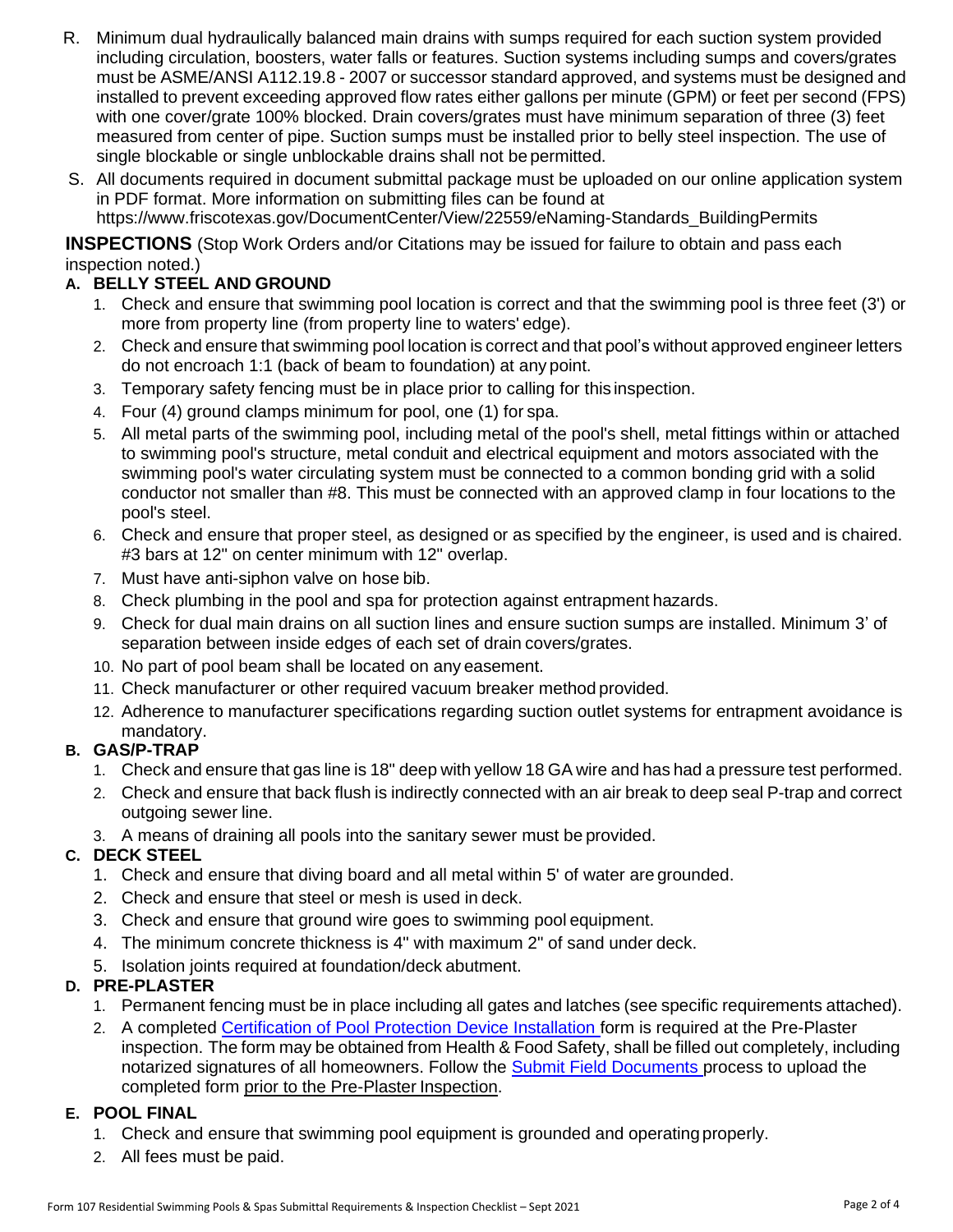## **SWIMMING POOL & SPA ENCLOSURE / SPECIFIC CODE REQUIREMENTS**

Design and erection of the pool (defined as a structure that contains water over 24 inches / 610 mm deep) enclosure whether by the homebuilder, pool contractor, homeowner or independent fencing contractor shall be in strict accordance with the adopted 2018 version of the International Swimming Pool & Spa Code (ISPSC) with amendments. Construction of and direction of the gate including latch location and height along with door alarm option *must* be in conformance of code. Separation fencing may be required when automatic gates are present.

- A. **Temporary fencing** (if needed) must be placed before construction begins and remain standing until the Pre-Plaster Inspection at which time the permanent fence is to be erected.
- B. **Gates.** All gates shall be equipped to accommodate a locking device. All pedestrian yard gates must have self-closing, self-latching gates and open away from the pool. Non-pedestrian yard gates, maximum of one, shall have a self-latching device and remain locked at all times when the pool area is not in use. Where the release mechanism of the self-latching device is located less than 54 inches (1372 mm) from the bottom of the gate, the release mechanism shall be located on the pool side of the gate at least 3 inches (76 mm) below the top of the gate, and the gate and barrier shall have no opening greater than 0.5 inch (12.7 mm) within 18 inches (457 mm) of the release mechanism.
- C. **Barrier height**. Barrier (fence) height shall be a minimum of 48'' measured on the side of the barrier that faces away from the swimming pool. Barrier (fence) height shall be a maximum of 96'' measured from inside yard at grade. The maximum vertical clearance between grade and the bottom of the barrier shall be 2 inches (51 mm).
- D. **Closely spaced horizontal members.** For barriers in which the horizontal members of the fence are spaced less than 45'' apart, the horizontal members shall be placed on the pool side of the barrier. (Pickets shall be located on the outside of the fence with the posts being on the inside). Spacing between vertical members shall not exceed 1.75 inches (44 mm) in width. Should the pickets be located on the inside of the fence, measures shall be taken to render the fence non-climbable. For example, anti-climb bars or angled horizontal members shall be used to achieve this purpose (Exception to this rule where horizontal members are on the side of a shared fence in adjacent private residence not readily accessible to the public). Where there are cutouts within vertical members, spacing within the cutouts shall not exceed 1.75 inches (44 mm) inwidth.
- E. **Widely spaced horizontal members**. For barriers in which horizontal members of the fence are spaced greater than 45'' apart, the vertical member spacing shall not allow a four inch (4'') diameter sphere to pass between pickets. Where there are decorative cutouts within vertical members, spacing within the cutouts shall not exceed 1.75 inches (44 mm) in width.
- F. **Diagonal members.** Where the barrier is composed of diagonal members, the maximum opening formed by the diagonal members shall be no more than 1.75 inches (44 mm).
- G. **Distance from pool.** Fencing must be a min 20 in from water's edge.
- H. **Chain link fencing.** Chain link fencing is prohibited as part of the pool enclosure.
- I. **Barrier Climb Hazards.** Pool/spa enclosure barriers shall be located and constructed so as to prohibit permanent structures such as walls, equipment, or similar objects from being used to climb the barrier. There shall be no less than 36" between the pool/spa barrier and any permanent structure or similar objects. Barrier climb hazards such as walls and fence sections with elevation changes causing and containing horizontal members to be < 45" shall be rendered non-climbable within 36" of a climbhazard.
- J. **Separation Fence** meeting the requirements of the code under ISPSC Section 305 may be provided. Should a dwelling unit be used as a barrier, a completed [Certification of Pool Protection Device Installation f](https://www.friscotexas.gov/DocumentCenter/View/103)orm is required at the Pre-Plaster inspection. The form may be obtained from Health & Food Safety, shall be filled out completely, including notarized signatures of all homeowners. Follow the **Submit Field Documents** process to upload the completed form prior to the Pre-Plaster Inspection.
- K. **Pool structure as barrier**. Where an aboveground pool structure is used as a barrier or where the barrier is mounted on top of the pool structure, and the means of access is a ladder or steps, then the ladder or steps either shall be capable of being secured, locked or removed to prevent access, or the ladder or steps shall be surrounded by a barrier which meets the requirements of Section 305 of the ISPSC. When the